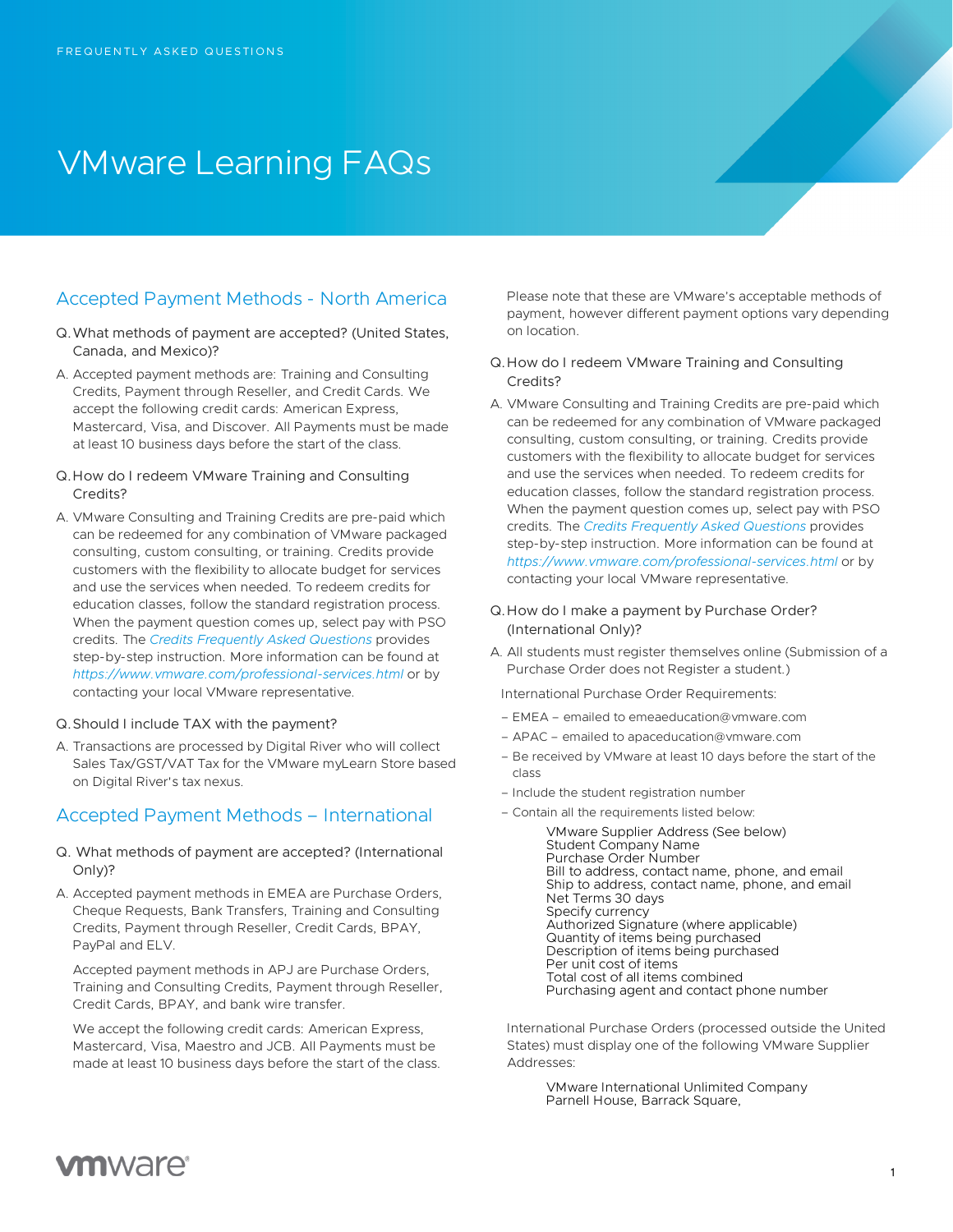Ballincollig, Co. Cork, Rep. Ireland Phone: +353-21-466 0000

VMware Australia Pty Ltd (for Australian customers) Level 8, 175 Pitt Street Sydney NSW 2000, Australia Phone # +612 92935600

VMware NZ Company (for New Zealand customers) Level 19, 157 Lambton Quay Wellington 6011, New Zealand Phone # + 64 21 473391.

- Q.Should I include TAX with the payment?
- A. Transactions are processed by Digital River who will collect Sales Tax/GST/VAT Tax for the VMware myLearn Store based on Digital River's tax nexus. For registrations paid via PO, tax may be applicable and assessed at the time of registration.

## **Schedule**

- Q.How do I request a class that's not on the website?
- A. Our schedule is updated daily. If you cannot find what you're looking for, send a request to *[eduoperations@vmware.com](mailto:eduoperations@vmware.com)* and we will make best efforts to accommodate your request.

# Cancellation Policy

- Q.What is the refund policy for cancellations?
- A. Course fees are 100% refundable if you cancel your order at least 10 business days prior to the date of the class.

Course fees are NOT refundable if you cancel or change the class less than 10 business days prior to the date of the class.

If you cannot attend the class and fail to notify VMware prior to the date of class, you will forfeit the entire course fee.

You can avoid the cancellation fee if you designate another person to attend the class in your place. Substitutions may be made at any time, even onsite (at the engagement).

VMware, Inc., VMware International Unlimited Company, VMware Australia Pty Ltd and VMware NZ Company reserve the right to cancel or reschedule any class. If a cancellation or reschedule is necessary, VMware will make every effort to notify you at least 10 business days in advance. Unfortunately, last-minute cancellations and rescheduling sometimes require this notification period to be less. Please consider this when making your travel plans. VMware, Inc. will not, in any way, be held responsible for any costs, including loss of airfare or other transportation costs, hotel expenses, or other damages that you may incur in the event that VMware, Inc. cancels or reschedules a class. VMware will refund the tuition only.

On-site training classes canceled within 10 business days prior to the class start are subject to a 100% cancellation fee. Cancellations must be submitted in writing to *[eduoperations@vmware.com](mailto:eduoperations@vmware.com)*.

If you need to cancel or reschedule your training, please *[contact us](http://mylearn.vmware.com/contact.cfm?ui=www_edu)* immediately.

# Class Expectations

#### Q.What can students expect from class?

A. Students will work independently on servers located offsite using a variety of remote access technologies.

Class is a mixture of lab and lecture and the class is generally tight from a scheduling standpoint. Breakfast and an afternoon snack are usually available. We do provide vegetarian choices but please contact us if you have specific dietary needs.

Your instructor may give you the option of working through labs while you eat lunch in order to add as much as possible to the course content or to allow you to leave a little earlier on the last day of class.

The above applies only to those classes run by VMware. Classes run by partners are subject to the partner's rules and capabilities and are not controlled by VMware.

- Q.What do we expect you to bring to Virtual Infrastructure classes?
- A. Basic Linux command line knowledge is useful, but not required. Your instructor should cover what you need during the class. Prerequisite knowledge and skills are also listed in each course's data sheet located at vmware.com/education.

You should make your instructor aware of any hearing or vision impairments before class begins on the first day. If you need other assistance, please contact the training center prior to attending the class.

## Class Hours

#### Q.What time do classes begin?

A. Most of our classes run from Monday - Friday, 9am - 5pm. However, there may be some exceptions depending on location or extended hours for Fast Track courses. Please check the class details in your confirmation email or our *[website](https://onevmw-my.sharepoint.com/personal/ahonl_vmware_com/Documents/VMwareCorp/Documents/Learning/FAQs/vmware.com/education)*.

# Live Online Delivered Classes

- Q.How does a Live Online class differ from a standard classroom delivery?
- A. Our Live Online classes are conducted in the same manner as our classroom classes, using the same manuals and lab equipment using ZOOM or WebEx delivery platform. Just as in our classroom classes, each online student is assigned a set of lab equipment including an ESXi host and various preconfigured Virtual machines, as required by the specific class. The students connect to the lab environment using Microsoft's Remote Display Protocol (RDP) to perform the lab exercises,

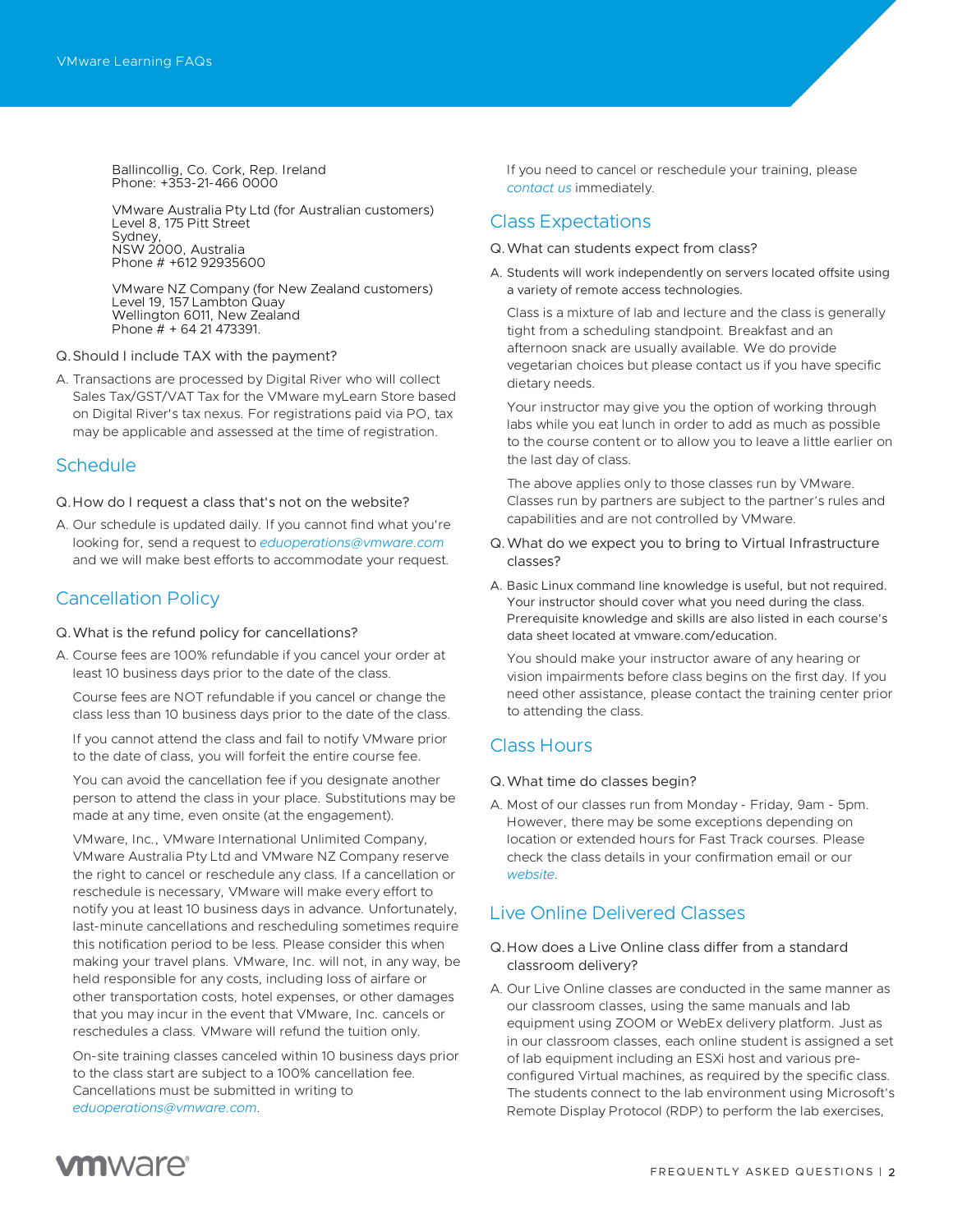or students access the remote lab environment using HTML5 due to port restrictions that may block RDP from the location where they are participating in the live online delivery. Most online students find the class experience equivalent to or better than a classroom delivered class.

- Q.What are the student system requirements for a Live Online class?
- A. The student will require two Internet connections with at least 200 kbps of bandwidth, a computer (either PC or Mac) running a supported browser as well as a Microsoft RDP client, and an audio connection for the duration of the class. You will be accessing ZOOM or WebEx to view the slides using your web browser, and you will be performing the class labs using an RDP connection.
	- Most current browsers are supported except for Firefox 64 bit.
	- Class setup information includes a link to enable the student to download the current version of the RDP client. The RDP client is required to access to remote lab equipment. The RDP client is included in all versions of Windows with the file name mstsc.exe. Once you have the RDP Client installed, you will need to test your connectivity. For this test, you will need to open the client and connect to "vdc-us04 a.vmeduc.com" or "vdc-us24-a.vmeduc.com". Try to connect to the server using the name "vmeduc\student", you will not be able to authenticate, but if you are prompted for a password you have successfully tested the RDP connection. If you cannot connect to the RDP server you will have to ask your security department to open port 3389, disconnect from your corporate VPN or find another place from which to attend the class. Please contact me if you need help with the RDP connection, as we will not have time to troubleshoot connectivity problems after class starts.
	- To attend a ZOOM hosted Live Online class:

#### Important Note:

This class is an Online (Live Online) session. Please validate the system requirements and ensure that you run a pre-test before the class starts.

There are two options to join Online (Live Online) session:

- 1. Via the ZOOM Client
- 2. Via Join by Lync / Skype for Business / Microsoft Teams see more details: Using the Skype for Business/Lync Integration

These links provide basic user training on the ZOOM platform used to support VMware Online (Live Online) and vFlex sessions. Please ensure you are familiar with the use of ZOOM.

- *[Training](https://support.zoom.us/hc/en-us/sections/201740096)*
- *[Live Training Webinars](https://support.zoom.us/hc/en-us/articles/360029527911-Live-Training-Webinars)*
- *[ZOOM Video Tutorials](https://support.zoom.us/hc/en-us/articles/206618765-Zoom-Video-Tutorials)*
- *[Watch Recorded Training Sessions](https://support.zoom.us/hc/en-us/articles/217214286-Watch-Recorded-Training-Sessions)*
- *[Meeting and Webinar Best Practices and Resources](https://support.zoom.us/hc/en-us/articles/209743263-Meeting-and-Webinar-Best-Practices-and-Resources)*
- *[ZOOM Online Event Consulting Services](https://support.zoom.us/hc/en-us/articles/207362486-Zoom-Online-Event-Consulting-Services)*

Use the links to verify the systems requirements and install the required client software to join this session. Please ensure you can successfully connect.

- *[Getting Started](https://support.zoom.us/hc/en-us/categories/200101697)*
- *[Quick start guide for new](https://support.zoom.us/hc/en-us/articles/360034967471-Quick-start-guide-for-new-users) users*
- *[Starting the ZOOM Desktop Client](https://support.zoom.us/hc/en-us/articles/360032812931-Starting-the-Zoom-Desktop-Client)*
- *[How to Use ZOOM's Desktop App \(v 4.3\)](https://support.zoom.us/hc/en-us/articles/360022265471-How-to-Use-Zoom-s-Desktop-App-v-4-3-)*
- *[System Requirements for PC, Mac, and Linux](https://support.zoom.us/hc/en-us/articles/201362023-System-Requirements-for-PC-Mac-and-Linux)*
- *[Getting Started on Chrome OS](https://support.zoom.us/hc/en-us/articles/213298746-Getting-Started-On-Chrome-OS)*
- *[ZOOM web client](https://support.zoom.us/hc/en-us/articles/214629443-Zoom-web-client)*
- It is essential that you run a Pre-Test session, to ensure your successful participation in this Online (Live Online) or vFlex session is supported under ZOOM

#### – *[Join a test session](http://zoom.us/test)*

To attend a WebEx hosted live online class:

– You will need to install the WebEx Meeting client plug-in prior to class. Do this by browsing to: *[http://vmwareeducation.webex.com](http://vmwareeducation.webex.com/)*, selecting "Support" and then "Downloads" on the left side and then selecting your Operating System link in the "WebEx Meeting Client" window. Download and install the plug-in.

To meet the audio requirements, a student will need to have a computer headset / microphone to take advantage of the ZOOM or WebEx VoIP function (recommended), or a telephone headset/microphone with an available phone line. Global dial lien numbers will be provided for either ZOOM or WebEx Platform:

To access class manuals, you should expect to receive information from vmware.noreply@gilmore.ca about how to redeem your course materials. This notification should come three business days prior to the first day of your class. You can redeem the materials either online or through an installed client. We highly recommend that you use the installed client for your operating system. For your convenience, both the online reader and the downloadable client are available *[here](https://support.evantage.ca/hc/en-us/articles/227841147-eVantage-Bookshelf-Download-Page)*.

If you do not receive this information three business days prior to class please contact *[eduoperations@vmware.com](mailto:eduoperations@vmware.com)*, telling them your email address and the class you are planning to attend.

NOTE: Your instructors can neither manage nor troubleshoot course material issues. If you did receive the information on how to retrieve your documentation, but need assistance with the redemption process, please use the 24 x 7 technical support